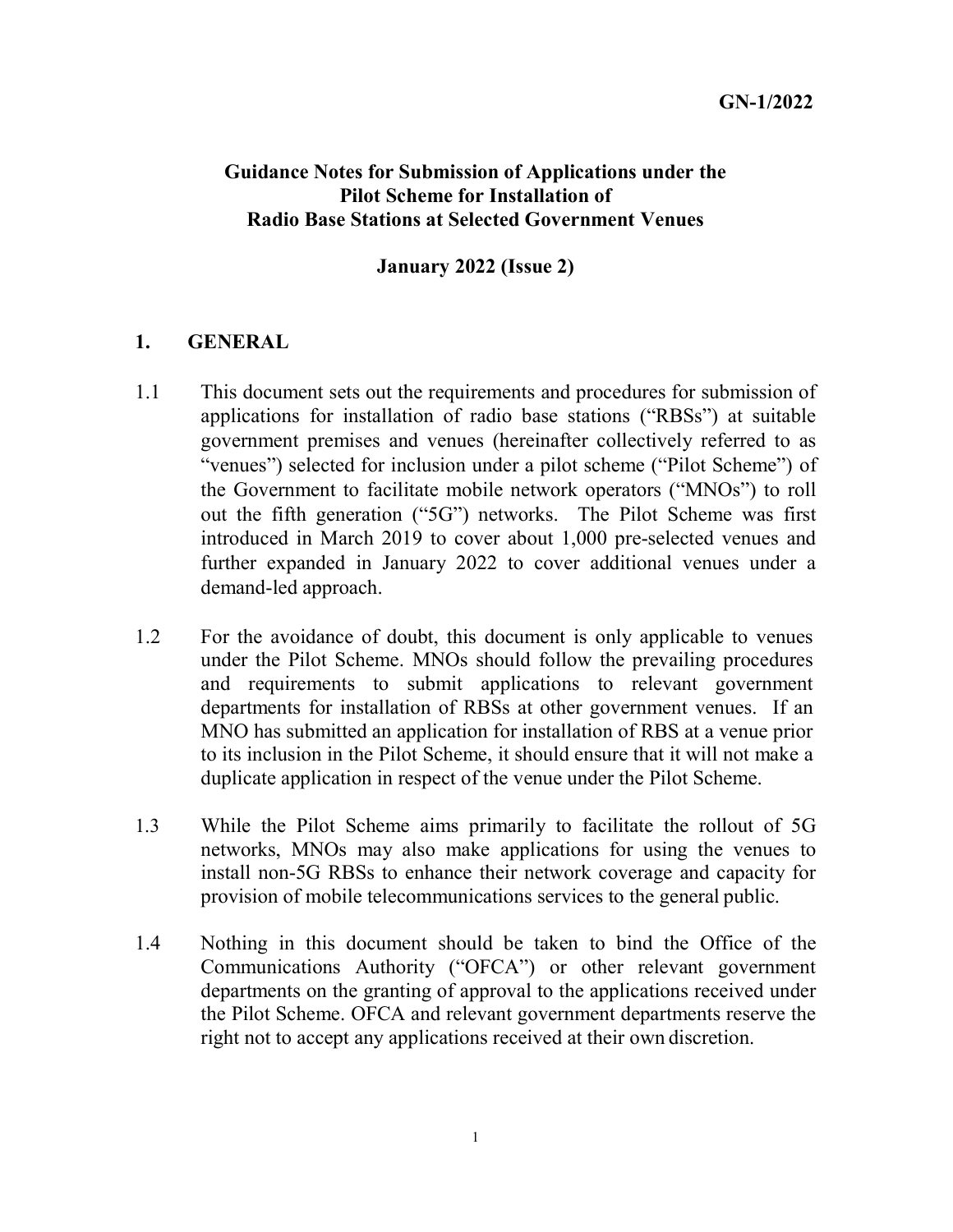#### $2.$ THE PILOT SCHEME

#### Venues Covered

 $\overline{a}$ 

2.1 Under the Pilot Scheme, about 1500 venues managed by different government departments, including the Food and Environmental Hygiene Department ("FEHD"), the Leisure and Cultural Services Department ("LCSD"), the Government Property Agency ("GPA"), the Water Supplies Department ("WSD"), the Agriculture, Fisheries and Conservation Department ("AFCD") as well as the Fire Services Department ("FSD") (collectively referred to as "user departments") are open for application by MNOs to install RBSs.

## Facilitating Measures and Streamlined Procedures

- 2.2 application and approval processes under the Pilot Scheme – The following facilitating measures will be adopted to expedite the
	- (a) venues under the Pilot Scheme have been preliminarily assessed by relevant government departments to be potentially suitable in general for the installation of RBSs;
	- (b) certain venues (as marked in the list of venues to be provided to MNOs) require planning permission from the Town Planning Board ("TPB"). Their suitability for installation of RBSs should be demonstrated and is subject to the decision of the TPB. Apart from these venues, MNOs are not required to submit formal applications to the Planning Department ("PlanD") for installation of RBSs at those venues under the Pilot Scheme provided that the dimensions of the proposed RBSs (and their cabinets and equipment) and antennae are within those specified in the Definition of Terms ("DoT") in relation to 'Telecommunications Radio Base Station'<sup>1</sup>;
	- (c) except for those venues as marked in the list of venues, MNOs are not required to submit formal applications to the Lands Department ("LandsD") for installation of RBSs at the venues under the Pilot Scheme;

<sup>&</sup>lt;sup>1</sup> "Telecommunications Radio Base Station" means "any installation including an equipment cabinet not bigger than 5 metres x 4.5 metres x 3.5 metres (LxWxH) and antenna(e) not bigger than 0.6 metre x 0.6 metre x 2.5 metres (LxWxH), excluding pole, for planar shape or 0.8 metre in diameter for circular shape within, attached to or on the roof top of a building or structure for the provision of public telecommunications services to serve the local district".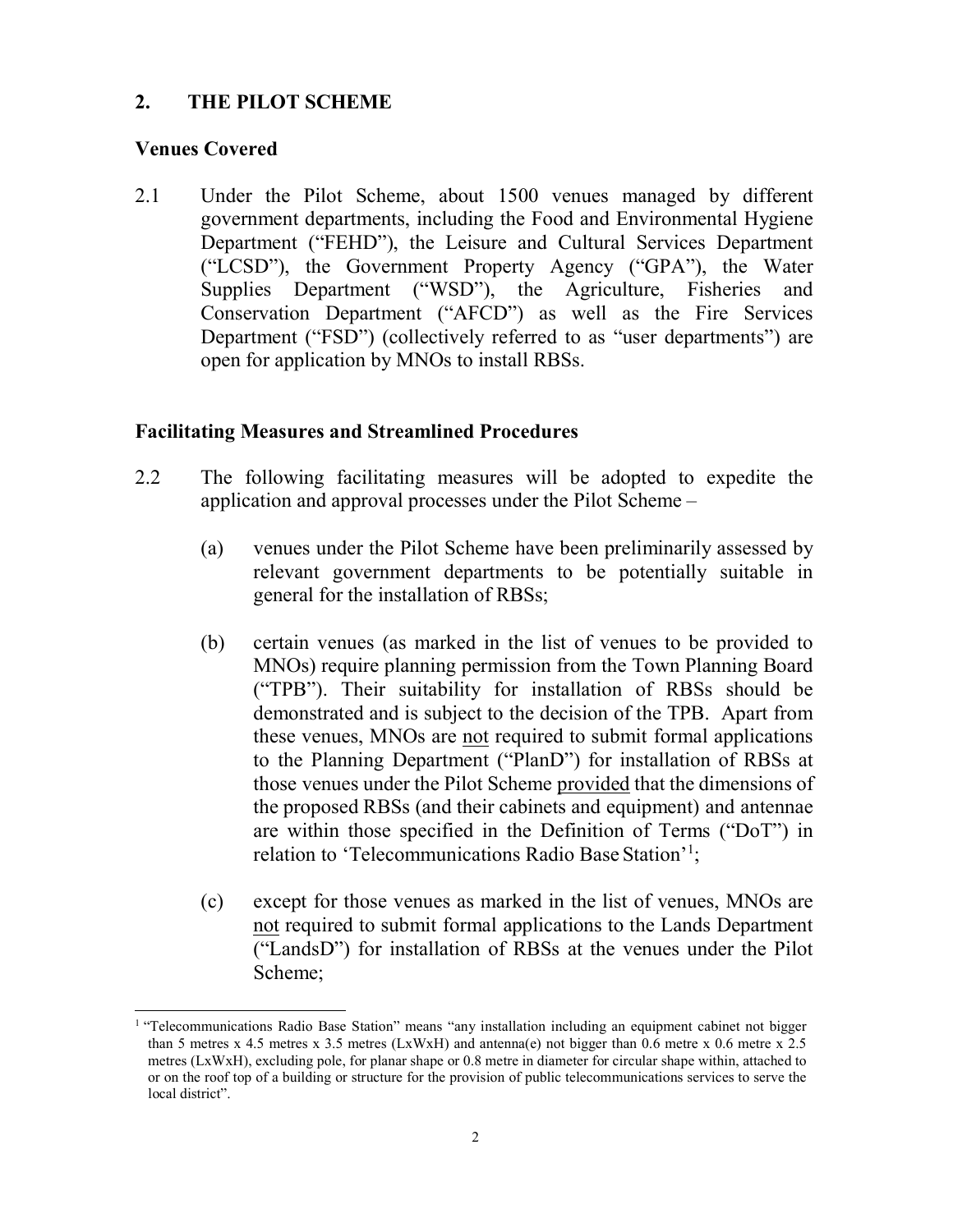- (d) MNOs are not required to submit technical proposals or applications to the Electrical and Mechanical Services Department ("EMSD") for installation of RBSs at the venues under the Pilot Scheme if they do not share the use of the existing electrical installation of the government venues;
- (e) a standard list of information and supporting documents (including the format and level of details of each of the items) required by relevant government departments are set out in the application form (copy at Annex) to facilitate the preparation and submission of information and documents by MNOs;
- (f) contact information of relevant government departments for handling the applications under the Pilot Scheme will be provided to MNOs by OFCA;
- (g) unlike the general practice for RBS installations where MNOs are required to approach GPA before submitting applications to departments concerned, they can submit their applications to all relevant departments direct for concurrent handling for venues under the Pilot Scheme;
- (h) OFCA will provide MNOs and relevant government departments with one-stop assistance to facilitate the processing of applications. GPA will continue to be responsible for administering tenancy agreements for RBS installations at the venues, if required<sup>2</sup>; and
- (i) upon request from MNOs, OFCA may coordinate site visits for interested MNOs to individual venues to facilitate their assessments before submission of relevant applications to use the venues.
- $2.3$  in accordance with the relevant requirements and procedures set out in paragraph 4 below to the relevant technical departments (including the Architectural Services Department ("ArchSD"), EMSD, LandsD, PlanD and OFCA as the case may be) as well as the relevant user departments which manage the venues for processing the applications. Applicants may be requested to provide additional information to the relevant government departments in respect of their applications. All applications MNOs should submit applications together with the necessary information

l

 $\sqrt{2}$  Government Chief Information Officer's Public and Private Collaboration Arrangement, whether a new tenancy agreement or a supplementary tenancy agreement is required will be considered by GPA on a case by case basis. For venues with existing tenancy agreement for 2/3/4G RBS installation or already covered by Office of the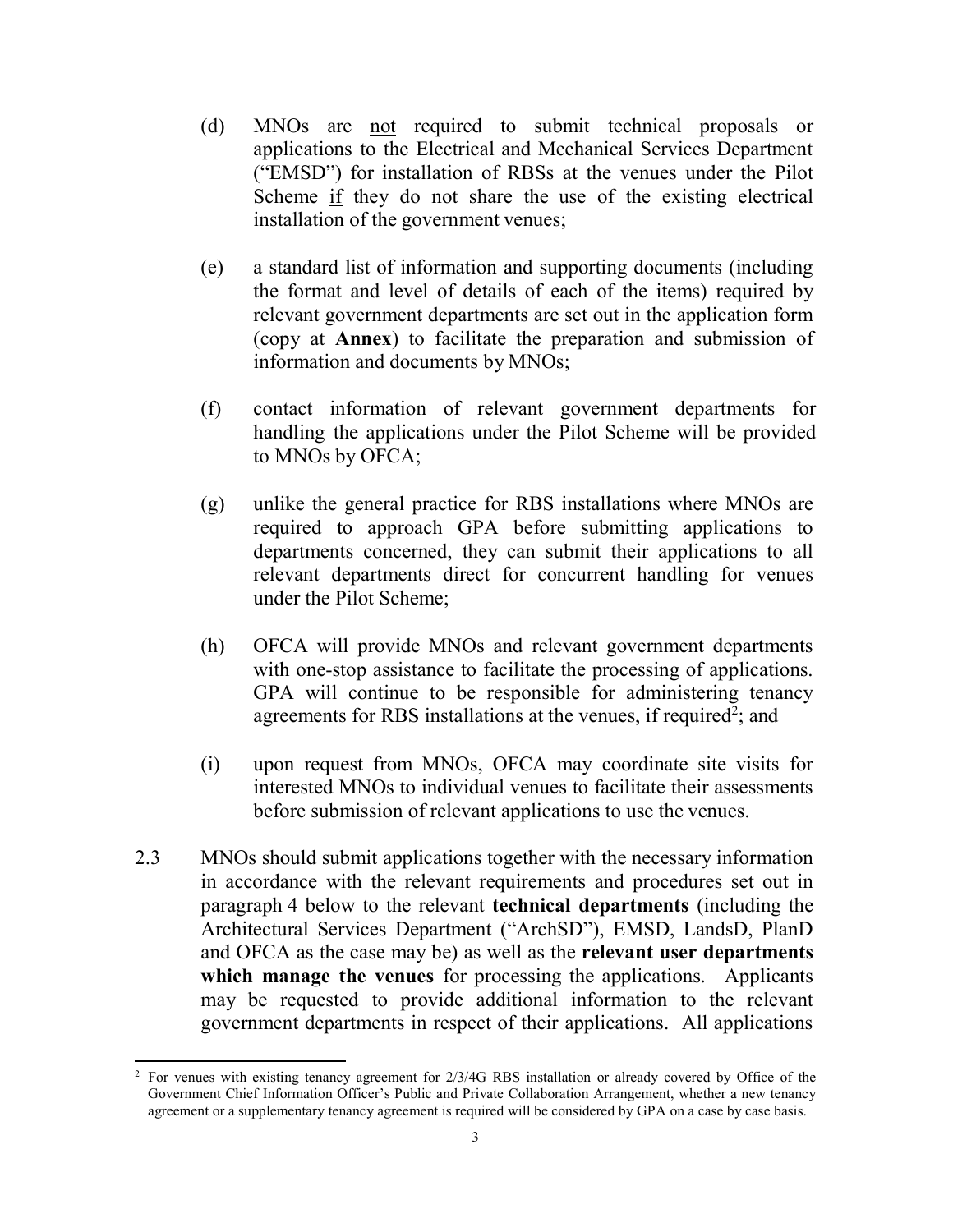received shall be determined subject to the final assessments of the relevant government departments.

# 3. GENERAL REQUIREMENTS

#### Eligibility of Applicants

 $3.1$  Unified Carrier Licences ("UCLs") granted by the Communications Authority ("CA") and are duly authorised under their respective UCLs to provide large scale public mobile services; or (b) have submitted applications to the CA for UCLs for the provision of large scale public mobile services and are successful applicants which will be assigned with radio spectrum for the purpose. Subject to being granted the permissions as required under UCLs, MNOs may bring their respective RBSs into Eligible applicants under the Pilot Scheme are those who (a) hold valid operation.

#### Compliance with Relevant Requirements and Procedures

- $3.2$  document to enable efficient and timely handling of their applications by the relevant government departments. The MNOs shall also strictly comply with the relevant requirements set out by the respective government departments in respect of the installation, operation and maintenance of their RBSs. MNOs should comply with the requirements and procedures set out in this
- $3.3$  relevant Outline Zoning Plan to ascertain whether planning permission from the TPB is required for RBS installation. For those venues where planning permission from the TPB is required for the installation of RBSs, MNOs should obtain TPB's approval before submission of applications to PlanD for installation of RBSs. It remains the responsibility of the MNOs to refer to the Notes of the
- $3.4$  DOT as mentioned in paragraph 2.2(b) above, even if planning permission from the TPB is not required, MNOs should seek the approval of PlanD for the proposed installation of RBS including cabinets, equipment and For those RBSs which will exceed the dimensions specified in the revised antenna(e).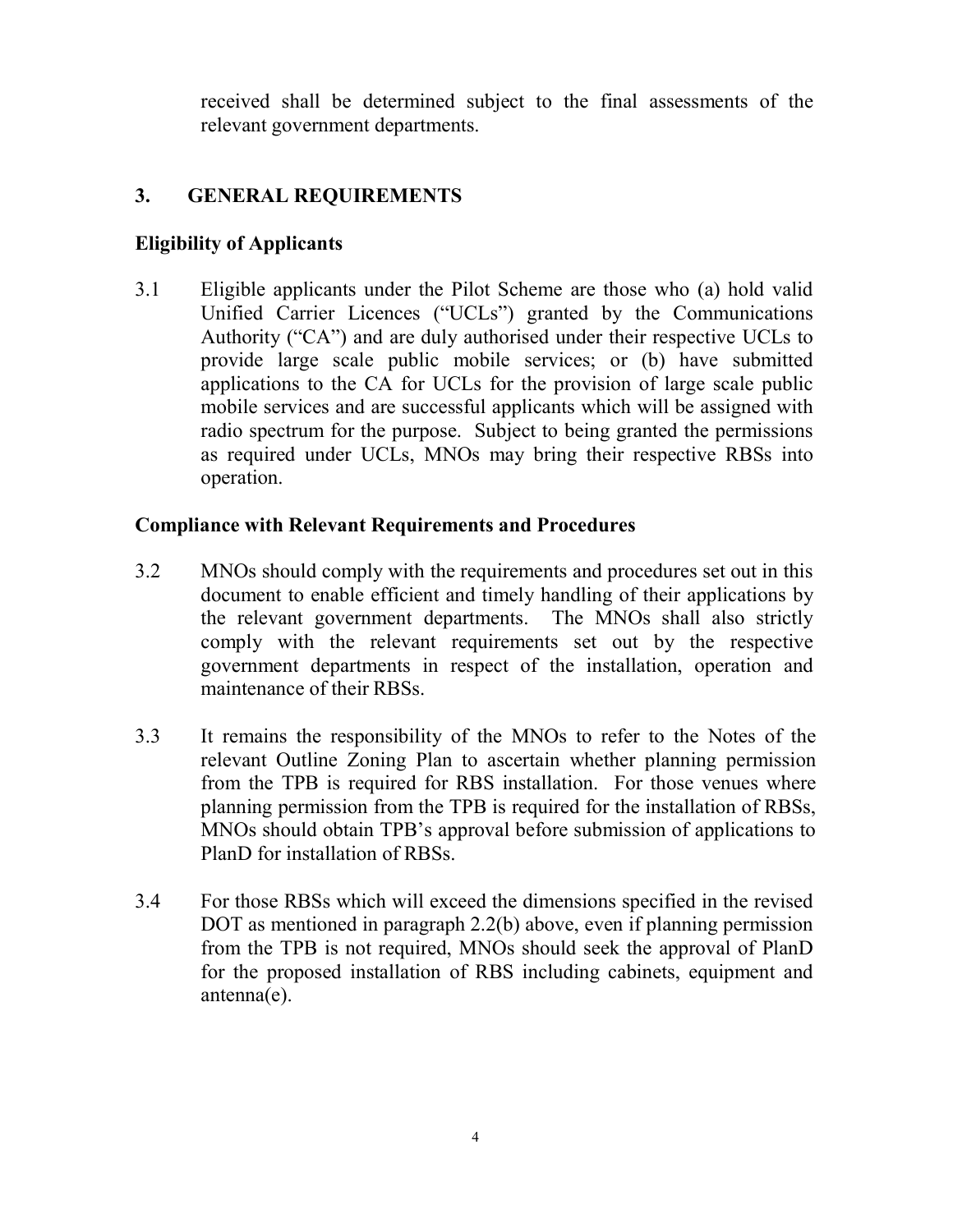### Requirements of the Government

# Efficient Use of Space and Facilities at Government Venues

- $3.5$  degree in terms of, for example, available space and electricity supply capacity for the installation of RBSs. MNOs are therefore required to use space and facilities efficiently when designing the RBS at government venues so as to observe the specific constraints at individual venues and address the concerns of user/technical departments on the establishment of individual equipment and ancillary facilities for RBSs of MNOs, the negative visual impact arising from such installations, and the potential negative response of occupiers/residents/users of the premises nearby. On this basis, MNOs should adopt mobile network sharing for RBS installations as far as practicable and technically feasible. The venues under the Pilot Scheme are subject to constraints to varying
- 3.6 access for RBS installation, the interested MNOs have to coordinate among themselves and submit applications with an arrangement of sharing antennae or radio access network ("RAN") etc. on top of ancillary facilities with a view to reducing the physical scale of RBS to be installed on site. As applications that do not contain such a sharing proposal may be considered as inefficient use of space at Government venues, access to the Government venues concerned may not be supported. For those venues where more than one MNO have expressed interest of
- $3.7$ "Incumbent  $MNO(s)$ "),  $MNO(s)$  which intend to apply for RBS installations at those venues under the Pilot Scheme shall first attempt to reach an agreement on the relevant sharing arrangement with the Incumbent MNO(s) before making an application under the scheme. The Incumbent MNO(s) should facilitate sharing of its/their antennae and other ancillary facilities as far as practicable and technically feasible. For venues already installed with RBS by one or more MNOs (the
- $3.8$  including but not limited to the technical configurations of the proposed RBS and specific form of sharing arrangement to be adopted. MNOs shall provide the required information in the application form,
- 3.9 as accepted by OFCA, and demands from MNOs for the use of the venue may not be fully satisfied due to constraints such as available space and electricity supply capacity, the MNOs concerned should endeavour to resolve such competing demands among themselves as far as possible. Where no resolution can be reached by the MNOs concerned, OFCA will Where a sharing approach is not technically feasible for a particular venue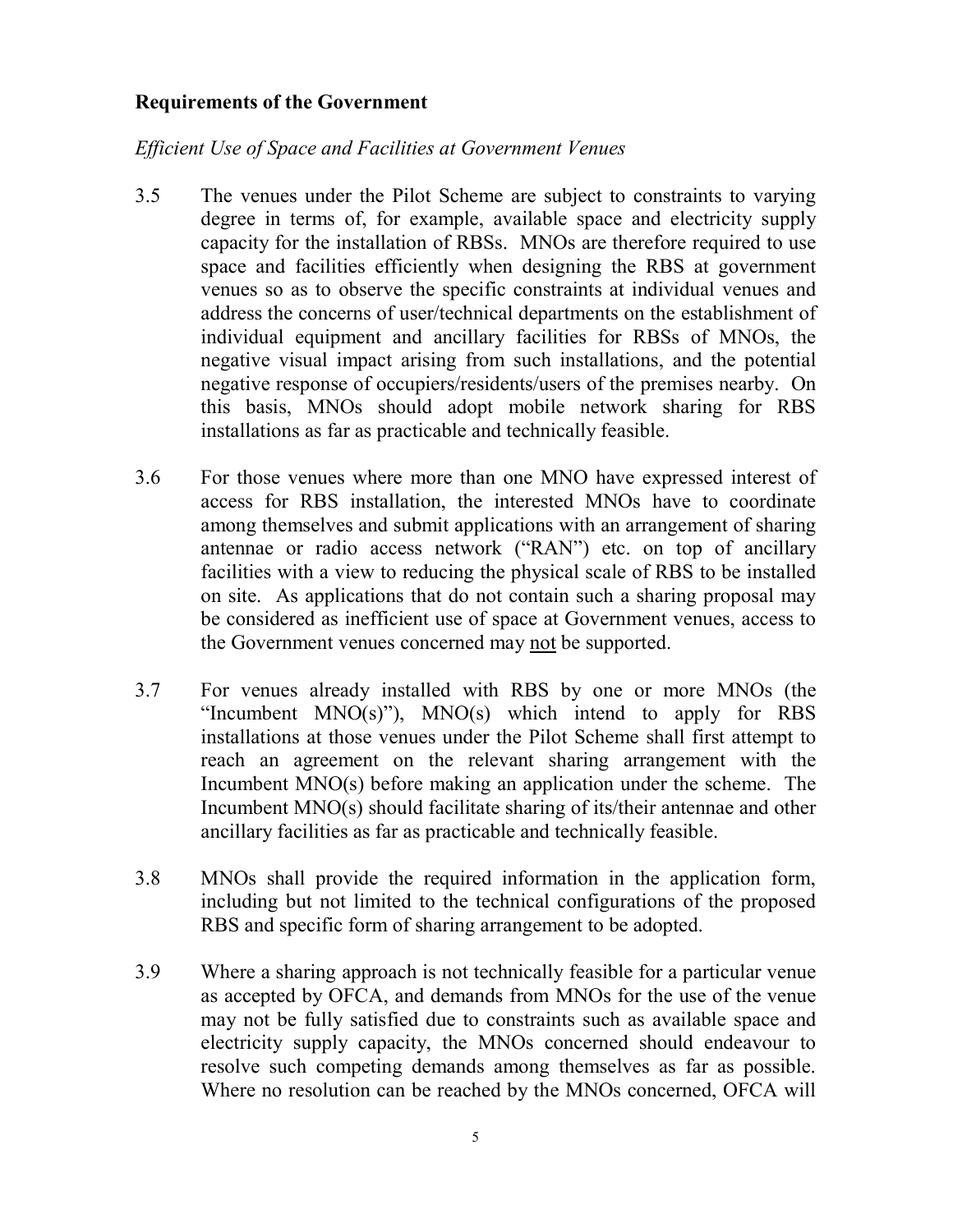endeavour to resolve the matter as appropriate (including selection of the successful applicants by way of ballot or any other mechanism as deemed appropriate). The MNOs shall comply with OFCA's final decision on resolution of competing demands among them.

#### Provision of Mobile Coverage at Specified Government Venues

- 3.10 where the Government considers that there is a strong demand for provision or enhancement of mobile coverage from the public angle. Such venues will be specified under a separate list of venues ("List B") provided to the MNOs ("Specified Government Venues")<sup>3</sup>. MNOs are encouraged to apply for RBS installation at the Specified Government Venues under List B. Where an MNO applies for RBS installation at a government venue under the Pilot Scheme which is not a Specified Government Venue (i.e. those venues listed under List A), the MNO is required to commit at the same time to also apply for installation of RBS at one of the Specified Government Venues on List B. Such a requirement lasts until the MNO concerned has committed all the venues on List B. There are a number of government venues falling within the Pilot Scheme
- $3.11$  all relevant guideline(s) and information note(s) issued by OFCA which provide guidance on the best practice for establishment of RBSs in MNOs making use of government venues to install RBSs should observe general.

#### 4. APPLICATION PROCEDURES AND REQUIREMENTS

- $4.1$  and where MNOs are willing to use the venues on a shared basis will be accorded higher priority in terms of processing. Applicants are therefore strongly advised to coordinate among themselves to enable efficient shared use of those commonly interested venues and to nominate a site coordinator among themselves for each of the venues concerned to enable handling of matters related to their applications and installation works in an expeditious, effective and orderly manner. Venues with the same address but at different locations (such as indoor and outdoor venues at the same building) should be handled by one site coordinator as far as Venues under the Pilot Scheme where most MNOs have indicated interest possible.
- $4.2$  on arrangements for site visit as well as preparation and submission of a The role of a site coordinator includes (a) coordinating with other MNOs

 $\overline{a}$ <sup>3</sup> The list will be updated from time to time.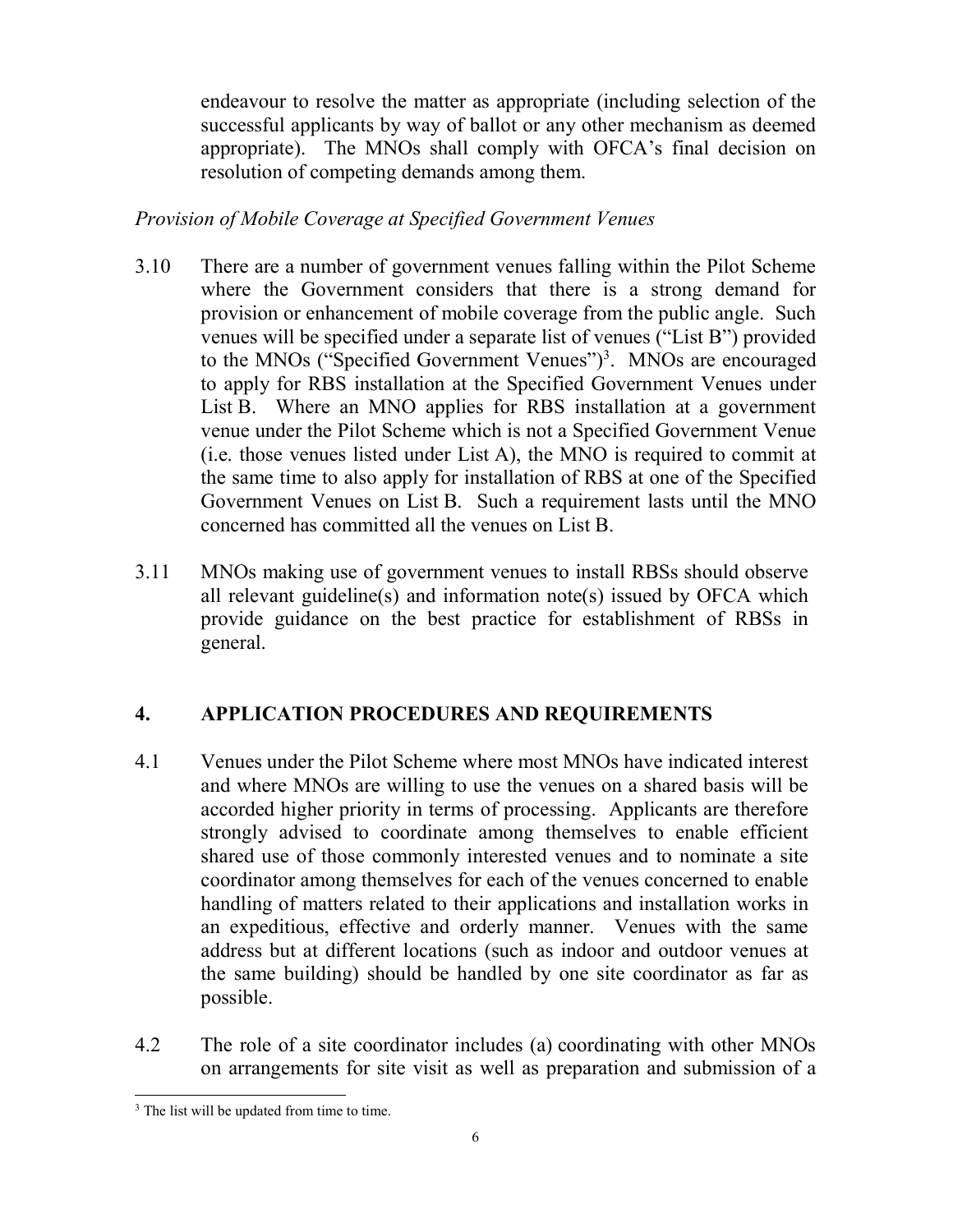joint application to the relevant government departments for the installation of their RBSs at the venue concerned; (b) coordinating the MNOs' installation works and carrying out the works with the same or harmonized schedule for minimising disruptions to the venue and more efficient handling by the relevant government departments; (c) entering into a tenancy agreement with GPA, if required, as the Tenant; and (d) following up other matters related to the joint application as well as installation works.

- 4.3 the nominated site coordinators of specific venues under the Pilot Scheme. Upon consolidating the relevant information, OFCA will inform the MNOs of the number of interested MNOs for each venue to facilitate coordination among themselves on nomination of a site coordinator, conducting site visits and submission of joint applications for shared use of those commonly interested venues (see paragraphs 4.4 and 4.5 below). MNOs will be required to indicate to OFCA their interested venues with
- 4.4 constraints. MNOs are hence advised to assess whether the venues which they are interested in can accommodate all their RBS equipment and facilities prior to submitting applications. Upon request, OFCA may arrange site visits for interested MNOs to individual venues to facilitate As mentioned in paragraph 3.5 above, each venue has its unique their assessments.
- 4.5 technical proposal(s) and supporting documents for each of the venues under application should be submitted by a site coordinator (in the case of joint applications) or an MNO by post and/or email to relevant government departments including EMSD, ArchSD, PlanD, LandsD and OFCA as the case may be as well as the relevant user department which manages the venue to facilitate coordinated and orderly handling of the A duly completed application form (copy at **Annex**) together with the applications.
- 4.6 additional request from other MNO(s) for RBS installation at the same venue will not be accepted within a period of one year after the first application is received, unless consent of all the MNOs who have submitted the first application is obtained. Request from other  $MNO(s)$  raised after the one-year period will be handled as if the venue concerned has already been installed with RBS by the Incumbent MNO(s) (see also When an application for RBS installation has been submitted by  $MNO(s)$ , paragraph 3.7).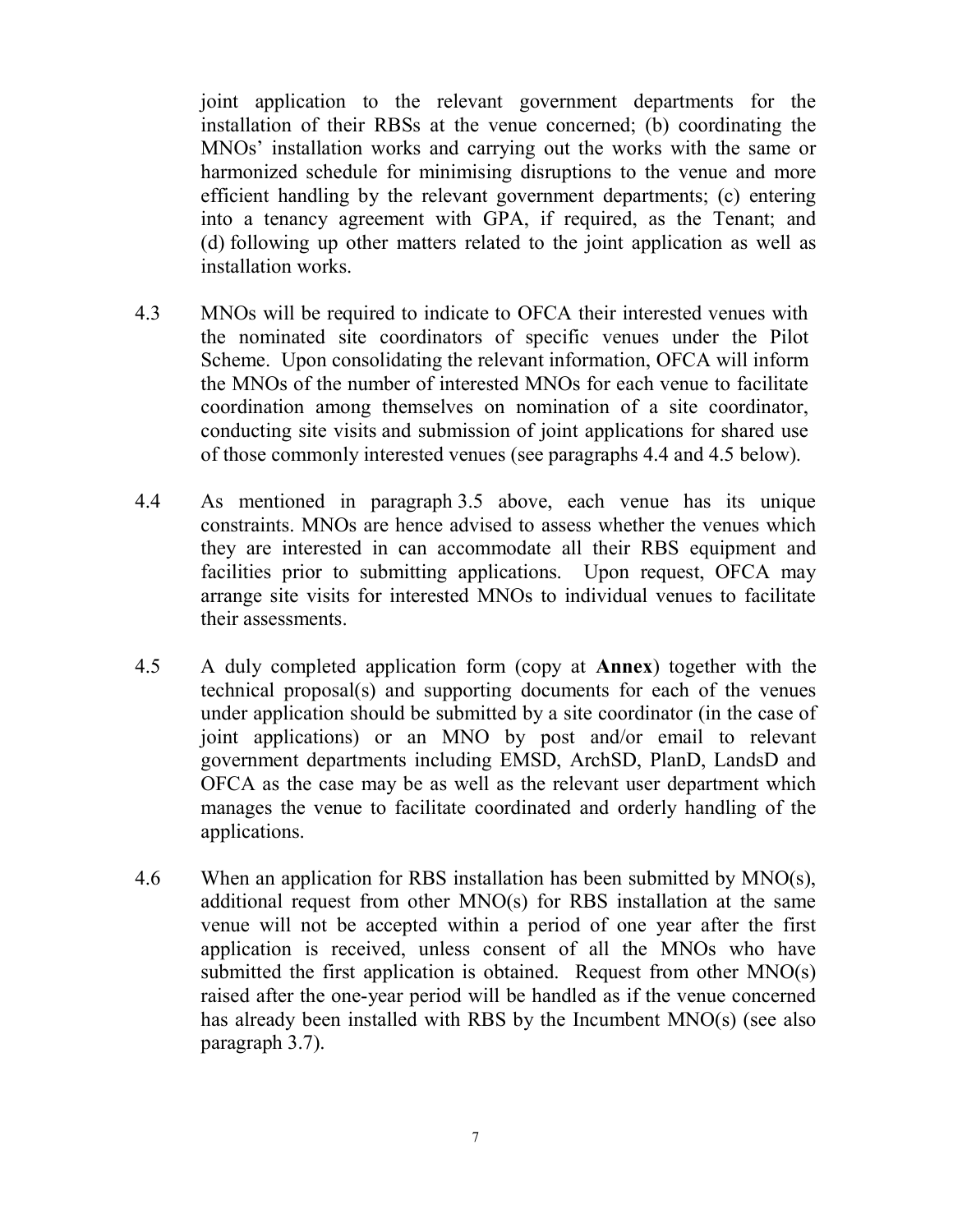## 5. PROCESSING OF APPLICATIONS

### Vetting of Applications

- $5.1$  submission of joint applications by site coordinators, relevant government departments will accord higher priority to joint applications involving more MNOs in processing the applications received. To encourage efficient and effective shared use of the venues and
- $5.2$  applicant or site coordinator (as the case may be) of their comments or vetting results on the aspects under their purview in writing with a copy to OFCA. The applicant/site coordinator should follow up the matters raised by relevant government departments until all matters are settled to the satisfaction of the government departments concerned. Under normal circumstances, relevant government departments will endeavour to provide their comments or vetting results to the applicant/site coordinator within two months upon receipt of the application and all required information, failing which the government departments concerned will provide an update on the progress of the case to the applicant/site For each application, relevant government departments will inform the coordinator.

# Tenancy Agreement

5.3 an application for the installation of RBS(s) at a venue, the applicant may then arrange with GPA for tenancy agreement of the venue concerned which may include, among others, payment of a one-off access fee and signing of tenancy agreement for the venue. MNOs should also refer to Appendix 1 to the Annex for the necessary information and documents to be submitted to GPA for processing of the tenancy agreement. After all relevant government departments agree / indicate no objection to

#### Application for the CA's Approval

- 5.4 execution, MNOs should follow the prevailing procedures and requirements prescribed by the CA to submit a separate application for each of the RBSs to be installed at the venues to the CA for approval. With the tenancy agreement signed and returned by MNOs to GPA for
- $5.5$ and bring the RBS(s) into operation at each of the venues concerned within six months after it has been offered with the tenancy agreement or supplementary tenancy agreement (as the case may be) by GPA for the Each successful applicant should complete the installation of its  $RBS(s)$